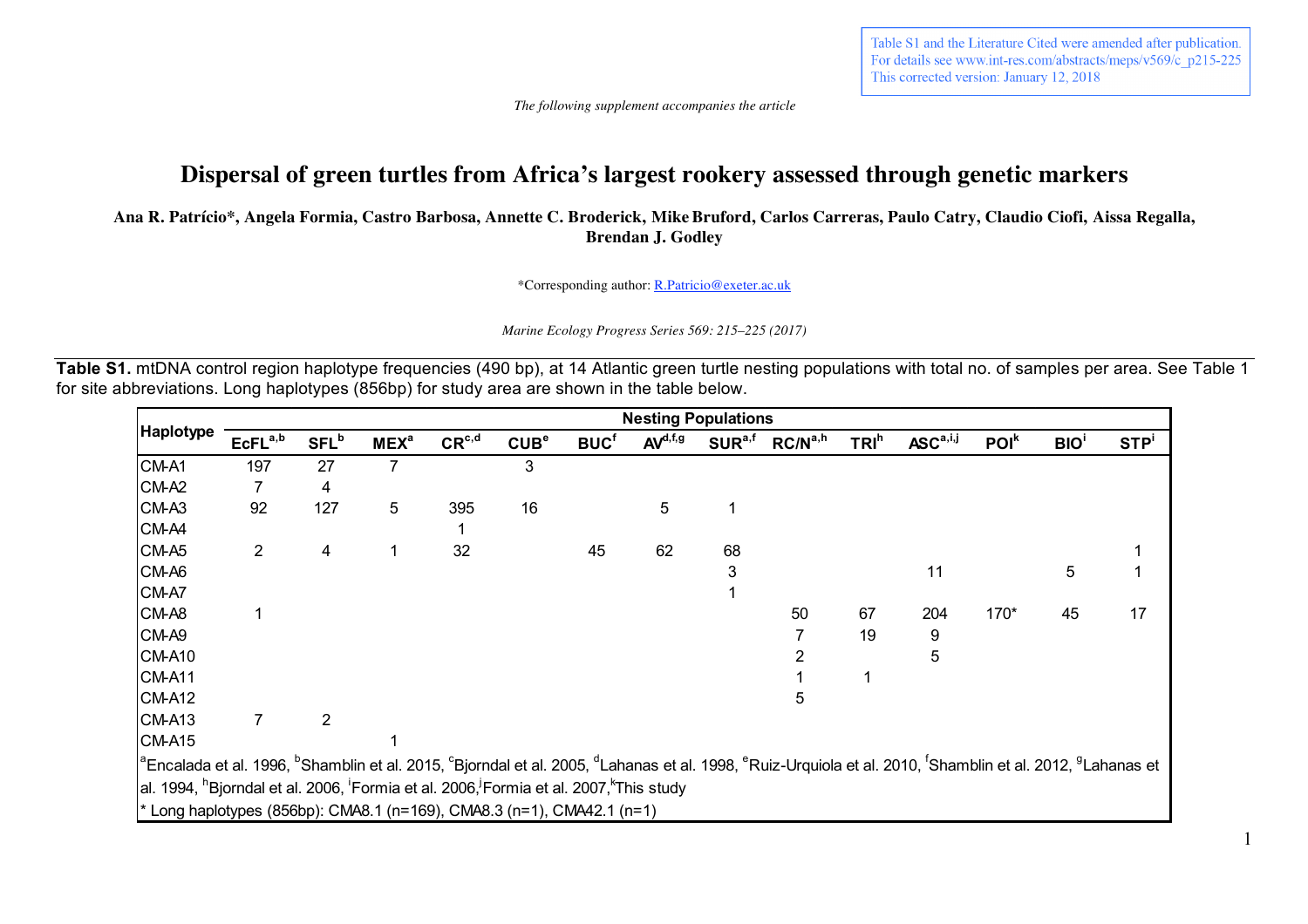|                                                                                                                                                                                                                                                                                                                                                                            | <b>Nesting Populations</b> |                         |             |               |                  |                         |              |                    |                     |         |                                                     |                  |                  |                  |
|----------------------------------------------------------------------------------------------------------------------------------------------------------------------------------------------------------------------------------------------------------------------------------------------------------------------------------------------------------------------------|----------------------------|-------------------------|-------------|---------------|------------------|-------------------------|--------------|--------------------|---------------------|---------|-----------------------------------------------------|------------------|------------------|------------------|
| Haplotype                                                                                                                                                                                                                                                                                                                                                                  | $EcFL^{a,b}$               | $SFL^b$                 | $MEX^a$     | $CR^{c,d}$    | CUB <sup>e</sup> | BUC <sup>f</sup>        | $AV^{d,f,g}$ | SUR <sup>a,f</sup> | RC/N <sup>a,h</sup> | $TRI^h$ | $\mathsf{ASC}^{\mathsf{a}, \mathsf{i}, \mathsf{j}}$ | POI <sup>k</sup> | BIO <sup>i</sup> | STP <sup>i</sup> |
| <b>CM-A16</b>                                                                                                                                                                                                                                                                                                                                                              | $\overline{2}$             | 1                       | 1           |               |                  | $\overline{\mathbf{4}}$ |              |                    |                     |         |                                                     |                  |                  |                  |
| CM-A17                                                                                                                                                                                                                                                                                                                                                                     |                            | $\overline{\mathbf{c}}$ | $\mathbf 2$ |               |                  |                         |              |                    |                     |         |                                                     |                  |                  |                  |
| <b>CM-A18</b>                                                                                                                                                                                                                                                                                                                                                              | $\mathbf 1$                | 1                       | 3           |               |                  |                         |              |                    |                     |         |                                                     |                  |                  |                  |
| <b>CM-A20</b>                                                                                                                                                                                                                                                                                                                                                              |                            |                         |             |               |                  |                         |              |                    |                     |         |                                                     |                  |                  |                  |
| <b>CM-A21</b>                                                                                                                                                                                                                                                                                                                                                              |                            |                         |             | $\frac{2}{3}$ |                  |                         |              |                    |                     |         |                                                     |                  |                  |                  |
| <b>CM-A23</b>                                                                                                                                                                                                                                                                                                                                                              |                            |                         |             |               |                  |                         |              |                    |                     | $\,6\,$ | $\mathbf 1$                                         |                  |                  |                  |
| <b>CM-A24</b>                                                                                                                                                                                                                                                                                                                                                              |                            |                         |             |               |                  |                         |              |                    |                     | 1       | $\overline{7}$                                      |                  |                  |                  |
| <b>CM-A25</b>                                                                                                                                                                                                                                                                                                                                                              |                            |                         |             |               |                  |                         |              |                    | 3                   |         | 1                                                   |                  |                  |                  |
| <b>CM-A27</b>                                                                                                                                                                                                                                                                                                                                                              |                            |                         |             |               |                  |                         |              |                    |                     |         |                                                     |                  |                  |                  |
| <b>CM-A28</b>                                                                                                                                                                                                                                                                                                                                                              | $\overline{2}$             | 3                       |             |               | 1                |                         |              |                    |                     |         |                                                     |                  |                  |                  |
| <b>CM-A32</b>                                                                                                                                                                                                                                                                                                                                                              |                            |                         |             |               |                  |                         |              |                    | 1                   | 4       | 1                                                   |                  |                  |                  |
| <b>CM-A33</b>                                                                                                                                                                                                                                                                                                                                                              |                            |                         |             |               |                  |                         |              |                    |                     | 1       |                                                     |                  |                  |                  |
| <b>CM-A35</b>                                                                                                                                                                                                                                                                                                                                                              |                            |                         |             |               |                  |                         |              |                    |                     |         |                                                     |                  |                  | $\mathbf 1$      |
| <b>CM-A36</b>                                                                                                                                                                                                                                                                                                                                                              |                            |                         |             |               |                  |                         |              |                    |                     |         |                                                     |                  |                  | 3                |
| <b>CM-A37</b>                                                                                                                                                                                                                                                                                                                                                              |                            |                         |             |               |                  |                         |              |                    |                     |         |                                                     |                  |                  | $\mathbf{1}$     |
| <b>CM-A38</b>                                                                                                                                                                                                                                                                                                                                                              |                            |                         |             |               |                  |                         |              |                    |                     |         |                                                     |                  |                  | $\overline{2}$   |
| <b>CM-A39</b>                                                                                                                                                                                                                                                                                                                                                              |                            |                         |             |               |                  |                         |              |                    |                     |         | 1                                                   |                  |                  |                  |
| <b>CM-A42</b>                                                                                                                                                                                                                                                                                                                                                              |                            |                         |             |               |                  |                         |              |                    |                     |         |                                                     | $1^*$            |                  |                  |
| CM-A44                                                                                                                                                                                                                                                                                                                                                                     |                            |                         |             |               |                  |                         |              |                    |                     |         | 1                                                   |                  |                  |                  |
| <b>CM-A45</b>                                                                                                                                                                                                                                                                                                                                                              |                            |                         |             |               |                  |                         |              |                    |                     |         |                                                     |                  |                  |                  |
| <b>CM-A46</b>                                                                                                                                                                                                                                                                                                                                                              |                            |                         |             |               |                  |                         |              |                    |                     |         | $\overline{2}$                                      |                  |                  |                  |
| <b>CM-A48</b>                                                                                                                                                                                                                                                                                                                                                              |                            |                         |             |               | 5                |                         |              |                    |                     |         |                                                     |                  |                  |                  |
| <b>CM-A50</b>                                                                                                                                                                                                                                                                                                                                                              |                            |                         |             |               |                  |                         |              |                    |                     |         | $\mathbf 1$                                         |                  |                  |                  |
| <b>CM-A53</b>                                                                                                                                                                                                                                                                                                                                                              |                            | 3                       |             |               |                  |                         |              |                    |                     |         |                                                     |                  |                  |                  |
| <b>CM-A56</b>                                                                                                                                                                                                                                                                                                                                                              |                            |                         |             |               | 1                |                         |              |                    |                     |         |                                                     |                  |                  |                  |
| <b>CM-A57</b>                                                                                                                                                                                                                                                                                                                                                              |                            |                         |             |               |                  |                         |              |                    |                     |         |                                                     |                  |                  |                  |
| n                                                                                                                                                                                                                                                                                                                                                                          | 311                        | 174                     | 20          | 433           | 28               | 61                      | 67           | 73                 | 69                  | 99      | 245                                                 | 171              | 50               | 26               |
| <sup>a</sup> Encalada et al. 1996, <sup>b</sup> Shamblin et al. 2015, <sup>c</sup> Bjorndal et al. 2005, <sup>d</sup> Lahanas et al. 1998, <sup>e</sup> Ruiz-Urquiola et al. 2010, <sup>f</sup> Shamblin et al. 2012, <sup>g</sup> Lahanas et<br>al. 1994, <sup>h</sup> Bjorndal et al. 2006, <sup>i</sup> Formia et al. 2006, Formia et al. 2007, <sup>k</sup> This study |                            |                         |             |               |                  |                         |              |                    |                     |         |                                                     |                  |                  |                  |
| * Long haplotypes (856bp): CMA8.1 (n=169), CMA8.3 (n=1), CMA42.1 (n=1)                                                                                                                                                                                                                                                                                                     |                            |                         |             |               |                  |                         |              |                    |                     |         |                                                     |                  |                  |                  |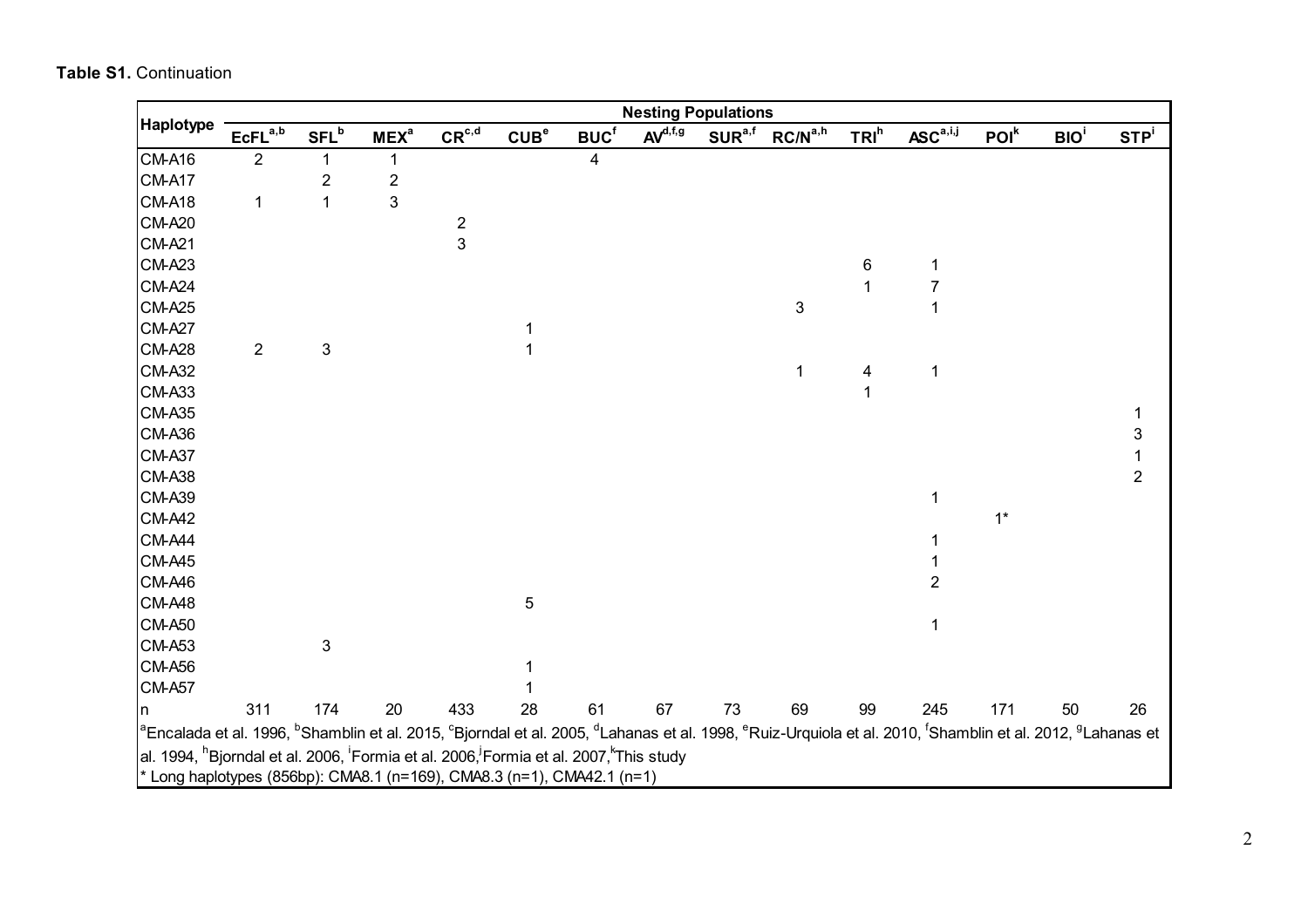Table S2. Pairwise exact test P-values (above diagonal) and pairwise F<sub>ST</sub> values (below diagonal) among the 14 Atlantic green turtle (*Chelonia mydas*) nesting populations, based on ~490bp sequences of the control region of the mtDNA. The study site is in grey and in bold, and abbreviations follow those in Table 1. Asterisks indicate statistically significant comparisons (\*P < 0.05, \*\*P < 0.01, \*\*\*P < 0.001) i) prior to corrections, in the low diagonal, ii) after false discovery rate (FDR) correction, in the above diagonal. Non-significant values, after FDR (Narum, 2006) correction, are marked in bold (for a P< 0.05 FDR = 0.0098, P< 0.01 FDR = 0.0020, P< 0.001 FDR = 0.0002).

|              | <b>MEX</b>               | EcFL       | SFL        | <b>CR</b>  | AV         | <b>BUC</b>               | <b>CUB</b> | <b>SUR</b> | TRI        | RC/FN                    | <b>ASC</b> | <b>POI</b>               | <b>BIO</b>               | <b>STP</b> |
|--------------|--------------------------|------------|------------|------------|------------|--------------------------|------------|------------|------------|--------------------------|------------|--------------------------|--------------------------|------------|
| <b>MEX</b>   | $\overline{\phantom{a}}$ | $0.009*$   | $0.000***$ | $0.000***$ | $0.000***$ | $0.000***$               | $0.000***$ | $0.000***$ | $0.000***$ | $0.000***$               | $0.000***$ | $0.000***$               | $0.000***$               | $0.000***$ |
| EcFL         | $0.082**$                |            | $0.000***$ | $0.000***$ | $0.000***$ | $0.000***$               | $0.000***$ | $0.000***$ | $0.000***$ | $0.000***$               | $0.000***$ | $0.000***$               | $0.000***$               | $0.000***$ |
| <b>SFL</b>   | $0.182***$               | $0.197***$ | $\sim$     | $0.000***$ | $0.000***$ | $0.000***$               | $0.009*$   | $0.000***$ | $0.000***$ | $0.000***$               | $0.000***$ | $0.000***$               | $0.000***$               | $0.000***$ |
| CR           | $0.202***$               | $0.254***$ | $0.033***$ | $\sim$     | $0.000***$ | $0.000***$               | $0.009*$   | $0.000***$ | $0.000***$ | $0.000***$               | $0.000***$ | $0.000***$               | $0.000***$               | $0.000***$ |
| AV           | $0.796***$               | $0.895***$ | $0.872***$ | $0.820***$ | $\sim$     | 0.342                    | $0.000***$ | 0.108      | $0.000***$ | $0.000***$               | $0.000***$ | $0.000***$               | $0.000***$               | $0.000***$ |
| <b>BUC</b>   | $0.783***$               | $0.897***$ | $0.873***$ | $0.822***$ | 0.000      | $\overline{\phantom{0}}$ | $0.000***$ | 0.045      | $0.000***$ | $0.000***$               | $0.000***$ | $0.000***$               | $0.000***$               | $0.000***$ |
| <b>CUB</b>   | $0.104***$               | $0.243***$ | $0.131**$  | $0.154***$ | $0.822***$ | $0.811***$               | $\sim$     | $0.000***$ | $0.000***$ | $0.000***$               | $0.000***$ | $0.000***$               | $0.000***$               | $0.000***$ |
| <b>SUR</b>   | $0.880***$               | $0.920***$ | $0.905***$ | $0.849***$ | 0.021      | $0.031*$                 | $0.887***$ | $\sim$     | $0.000***$ | $0.000***$               | $0.000***$ | $0.000***$               | $0.000***$               | $0.000***$ |
| TRI          | $0.860***$               | $0.899***$ | $0.885***$ | $0.820***$ | $0.657***$ | $0.659***$               | $0.873***$ | $0.759***$ | $\sim$     | $0.009*$                 | $0.000***$ | $0.000***$               | $0.000***$               | $0.000***$ |
| <b>RC/FN</b> | $0.787***$               | $0.886***$ | $0.863***$ | $0.810***$ | $0.567***$ | $0.554***$               | $0.812***$ | $0.666***$ | $0.031**$  | $\overline{\phantom{0}}$ | $0.000***$ | $0.000***$               | $0.000***$               | $0.009*$   |
| <b>ASC</b>   | $0.913***$               | $0.918***$ | $0.914***$ | $0.852***$ | $0.728***$ | $0.735***$               | $0.922***$ | $0.795***$ | $0.060***$ | $0.037***$               | $\sim$     | $0.000***$               | 0.243                    | $0.000***$ |
| <b>POI</b>   | $0.953***$               | $0.931***$ | $0.929***$ | $0.855***$ | $0.805***$ | $0.823***$               | $0.950***$ | $0.895***$ | $0.146***$ | $0.070***$               | $0.016***$ | $\overline{\phantom{a}}$ | $0.000***$               | $0.000***$ |
| <b>BIO</b>   | $0.877***$               | $0.909***$ | $0.894***$ | $0.824***$ | $0.640***$ | $0.646***$               | $0.878***$ | $0.789***$ | $0.093***$ | $0.037***$               | 0.003      | $0.106***$               | $\overline{\phantom{a}}$ | 0.036      |
| <b>STP</b>   | $0.766***$               | $0.895***$ | $0.870***$ | $0.811***$ | $0.522***$ | $0.505***$               | $0.792***$ | $0.671***$ | $0.083***$ | $0.036*$                 | $0.067***$ | $0.201***$               | $0.045*$                 |            |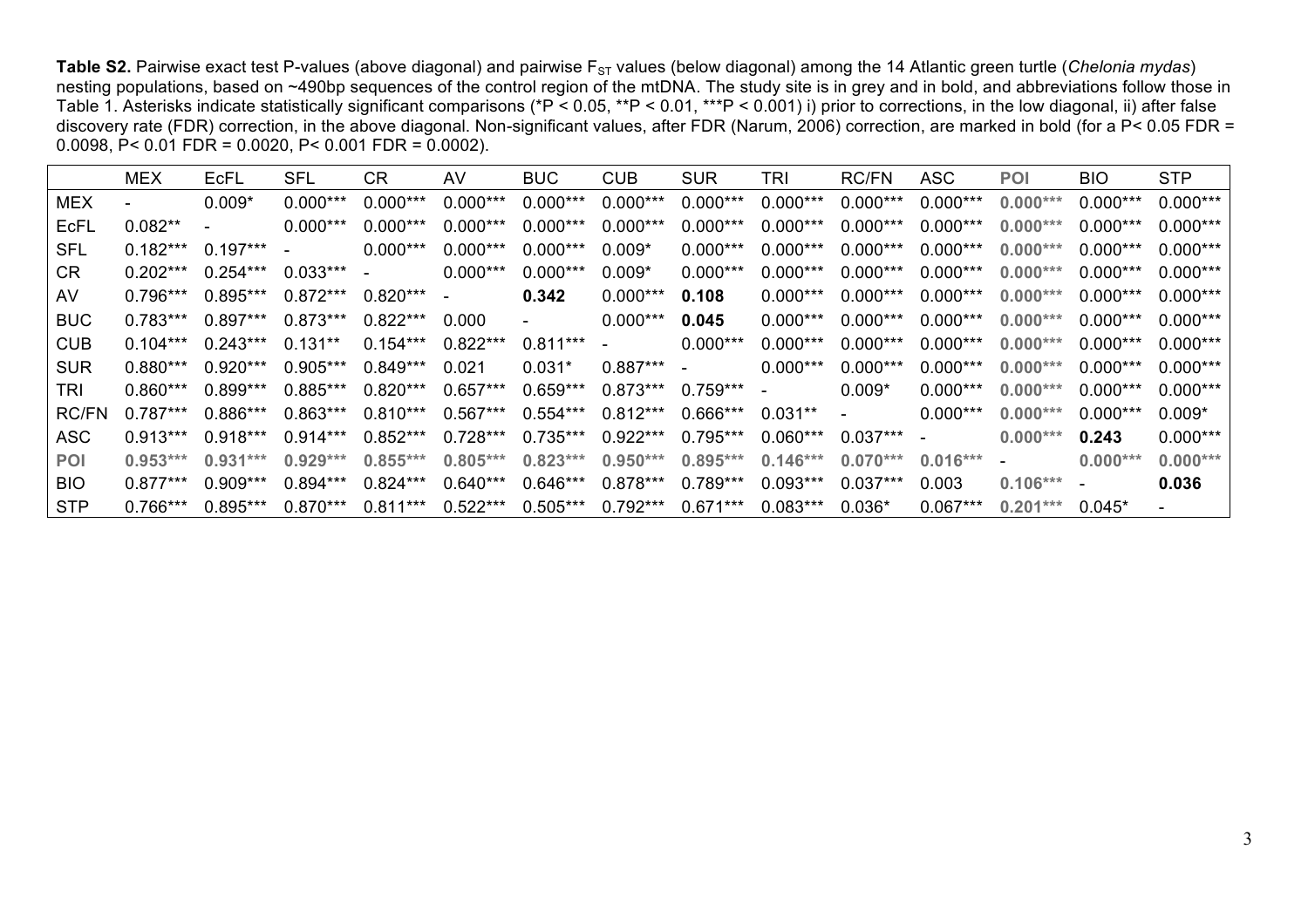|                              |           |             |            |            |            |           |           | <b>Foraging grounds</b> |           |           |      |      |            |         |            |           |           |      |
|------------------------------|-----------|-------------|------------|------------|------------|-----------|-----------|-------------------------|-----------|-----------|------|------|------------|---------|------------|-----------|-----------|------|
| <b>Nesting Population</b>    | <b>NC</b> | <b>EcFL</b> | <b>BHM</b> | <b>BRB</b> | <b>ALF</b> | <b>RC</b> | <b>FN</b> | <b>BA</b>               | <b>ES</b> | <b>UB</b> | AI   | CB   | <b>BuA</b> | $c_{V}$ | <b>COR</b> | <b>ST</b> | <b>WA</b> | X    |
| Poilão, Guinea Bissau        |           |             |            |            |            |           |           |                         |           |           |      |      |            |         |            |           |           |      |
| Mean                         | 0.01      | 0.01        | 0.03       | 0.03       | 0.04       | 0.02      | 0.04      | 0.04                    | 0.04      | 0.05      | 0.03 | 0.04 | 0.06       | 0.06    | 0.10       | 0.17      | 0.18      | 0.04 |
| CI: 97.5%                    | 0.04      | 0.05        | 0.09       | 0.10       | 0.10       | 0.06      | 0.09      | 0.10                    | 0.09      | 0.14      | 0.08 | 0.10 | 0.13       | 0.13    | 0.20       | 0.31      | 0.32      | 0.13 |
| CI: 2.5%                     | 0.00      | 0.00        | 0.00       | 0.00       | 0.01       | 0.00      | 0.01      | 0.00                    | 0.01      | 0.01      | 0.01 | 0.01 | 0.02       | 0.02    | 0.03       | 0.07      | 0.08      | 0.00 |
| Bioko, Eq. Guinea            |           |             |            |            |            |           |           |                         |           |           |      |      |            |         |            |           |           |      |
| Mean                         | 0.05      | 0.05        | 0.05       | 0.05       | 0.05       | 0.06      | 0.05      | 0.06                    | 0.07      | 0.05      | 0.05 | 0.05 | 0.05       | 0.06    | 0.07       | 0.05      | 0.06      | 0.05 |
| CI: 97.5%                    | 0.17      | 0.17        | 0.19       | 0.19       | 0.18       | 0.20      | 0.19      | 0.20                    | 0.22      | 0.19      | 0.19 | 0.18 | 0.19       | 0.20    | 0.22       | 0.19      | 0.21      | 0.18 |
| CI: 2.5%                     | 0.00      | 0.00        | 0.00       | 0.00       | 0.00       | 0.00      | 0.00      | 0.00                    | 0.00      | 0.00      | 0.00 | 0.00 | 0.00       | 0.00    | 0.00       | 0.00      | 0.00      | 0.00 |
| <b>Sao Tome and Principe</b> |           |             |            |            |            |           |           |                         |           |           |      |      |            |         |            |           |           |      |
| Mean                         | 0.05      | 0.05        | 0.05       | 0.05       | 0.05       | 0.05      | 0.05      | 0.05                    | 0.05      | 0.05      | 0.05 | 0.06 | 0.05       | 0.06    | 0.09       | 0.08      | 0.06      | 0.05 |
| CI: 97.5%                    | 0.17      | 0.18        | 0.18       | 0.19       | 0.17       | 0.17      | 0.17      | 0.17                    | 0.17      | 0.18      | 0.17 | 0.22 | 0.16       | 0.19    | 0.31       | 0.27      | 0.19      | 0.20 |
| Cl: 2.5%                     | 0.00      | 0.00        | 0.00       | 0.00       | 0.00       | 0.00      | 0.00      | 0.00                    | 0.00      | 0.00      | 0.00 | 0.00 | 0.00       | 0.00    | 0.00       | 0.00      | 0.00      | 0.00 |
| <b>Ascension Island, UK</b>  |           |             |            |            |            |           |           |                         |           |           |      |      |            |         |            |           |           |      |
| Mean                         | 0.01      | 0.01        | 0.02       | 0.05       | 0.09       | 0.09      | 0.05      | 0.05                    | 0.08      | 0.11      | 0.09 | 0.08 | 0.07       | 0.02    | 0.09       | 0.03      | 0.04      | 0.02 |
| CI: 97.5%                    | 0.04      | 0.05        | 0.06       | 0.12       | 0.17       | 0.18      | 0.12      | 0.14                    | 0.16      | 0.21      | 0.18 | 0.16 | 0.16       | 0.06    | 0.17       | 0.09      | 0.10      | 0.07 |
| CI: 2.5%                     | 0.00      | 0.00        | 0.00       | 0.00       | 0.03       | 0.03      | 0.01      | 0.00                    | 0.02      | 0.04      | 0.03 | 0.02 | 0.02       | 0.00    | 0.03       | 0.00      | 0.00      | 0.00 |
| <b>Trindade, Brazil</b>      |           |             |            |            |            |           |           |                         |           |           |      |      |            |         |            |           |           |      |
| Mean                         | 0.03      | 0.03        | 0.04       | 0.04       | 0.04       | 0.08      | 0.04      | 0.12                    | 0.08      | 0.05      | 0.10 | 0.09 | 0.08       | 0.03    | 0.03       | 0.04      | 0.03      | 0.04 |
| CI: 97.5%                    | 0.11      | 0.12        | 0.14       | 0.14       | 0.13       | 0.21      | 0.13      | 0.29                    | 0.21      | 0.16      | 0.24 | 0.22 | 0.23       | 0.12    | 0.10       | 0.14      | 0.12      | 0.14 |
| CI: 2.5%                     | 0.00      | 0.00        | 0.00       | 0.00       | 0.00       | 0.00      | 0.00      | 0.01                    | 0.00      | 0.00      | 0.01 | 0.01 | 0.00       | 0.00    | 0.00       | 0.00      | 0.00      | 0.00 |
| Rocas/F.Noronha, Brazil      |           |             |            |            |            |           |           |                         |           |           |      |      |            |         |            |           |           |      |
| Mean                         | 0.05      | 0.05        | 0.06       | 0.06       | 0.05       | 0.06      | 0.06      | 0.06                    | 0.06      | 0.06      | 0.05 | 0.07 | 0.05       | 0.05    | 0.05       | 0.06      | 0.05      | 0.05 |
| CI: 97.5%                    | 0.20      | 0.19        | 0.19       | 0.20       | 0.19       | 0.22      | 0.19      | 0.19                    | 0.20      | 0.20      | 0.19 | 0.23 | 0.18       | 0.19    | 0.16       | 0.19      | 0.18      | 0.19 |
| CI: 2.5%                     | 0.00      | 0.00        | 0.00       | 0.00       | 0.00       | 0.00      | 0.00      | 0.00                    | 0.00      | 0.00      | 0.00 | 0.00 | 0.00       | 0.00    | 0.00       | 0.00      | 0.00      | 0.00 |
| <b>Suriname</b>              |           |             |            |            |            |           |           |                         |           |           |      |      |            |         |            |           |           |      |
| Mean                         | 0.01      | 0.03        | 0.05       | 0.07       | 0.07       | 0.05      | 0.14      | 0.07                    | 0.08      | 0.03      | 0.04 | 0.04 | 0.05       | 0.17    | 0.01       | 0.02      | 0.03      | 0.04 |
| low C.I.                     | 0.04      | 0.09        | 0.15       | 0.16       | 0.15       | 0.11      | 0.25      | 0.15                    | 0.15      | 0.07      | 0.09 | 0.09 | 0.12       | 0.31    | 0.03       | 0.06      | 0.09      | 0.12 |
| upper C.I.                   | 0.00      | 0.00        | 0.00       | 0.01       | 0.02       | 0.01      | 0.05      | 0.01                    | 0.02      | 0.00      | 0.01 | 0.01 | 0.01       | 0.06    | 0.00       | 0.00      | 0.00      | 0.00 |

**Table S3.** Summary of source-centric mixed stock analysis of Atlantic green turtle nesting populations (n=14) and juvenile foraging grounds (n=17).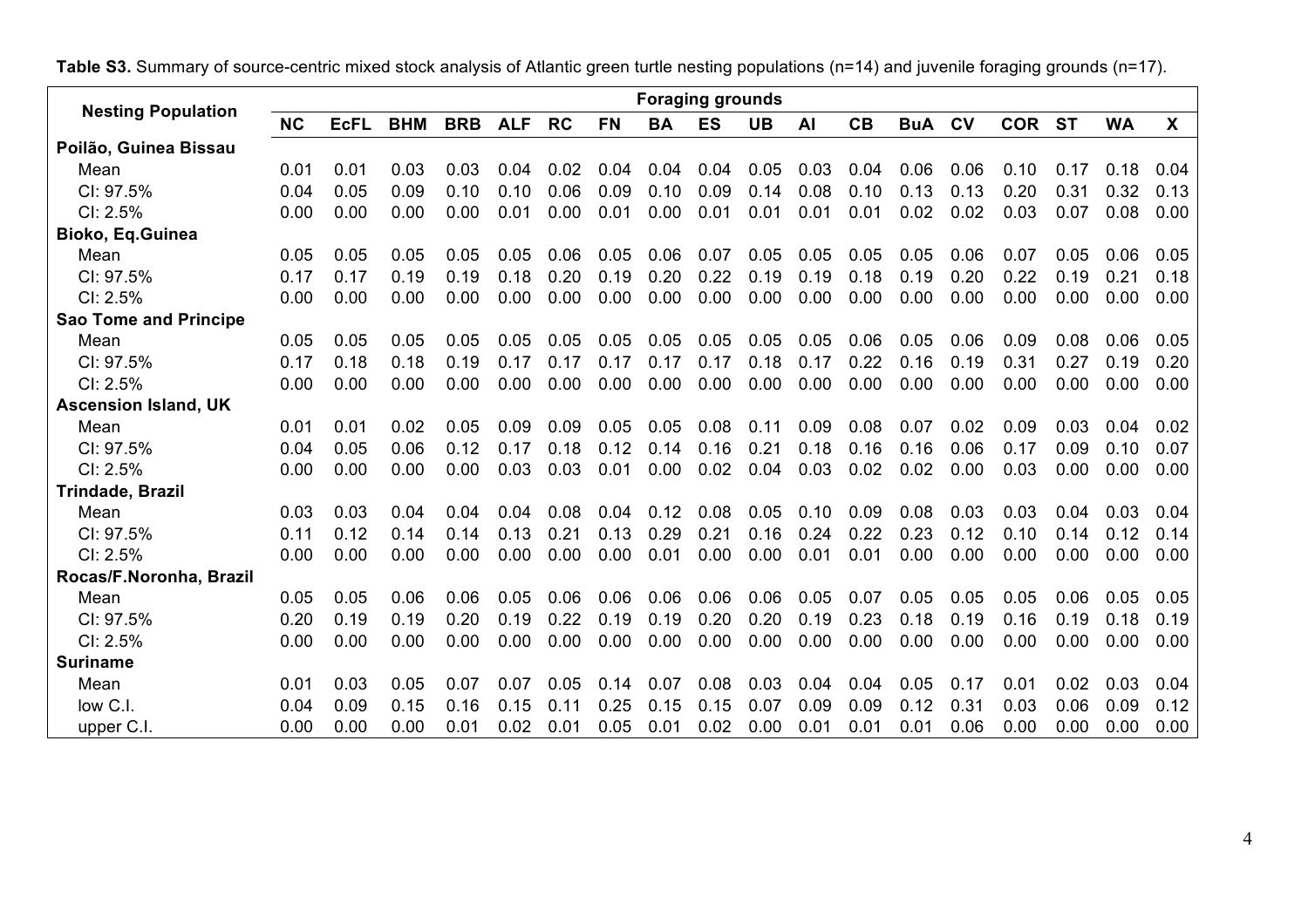## **Table S3.** Continuation

| <b>Nesting Population</b> |           |             |            |            |            |           |           | <b>Foraging grounds</b> |           |           |      |      |            |                |            |           |           |      |
|---------------------------|-----------|-------------|------------|------------|------------|-----------|-----------|-------------------------|-----------|-----------|------|------|------------|----------------|------------|-----------|-----------|------|
|                           | <b>NC</b> | <b>EcFL</b> | <b>BHM</b> | <b>BRB</b> | <b>ALF</b> | <b>RC</b> | <b>FN</b> | <b>BA</b>               | <b>ES</b> | <b>UB</b> | AI   | CB   | <b>BuA</b> | c <sub>V</sub> | <b>COR</b> | <b>ST</b> | <b>WA</b> | X    |
| <b>Aves Island, VNZ</b>   |           |             |            |            |            |           |           |                         |           |           |      |      |            |                |            |           |           |      |
| Mean                      | 0.04      | 0.05        | 0.06       | 0.07       | 0.07       | 0.06      | 0.07      | 0.06                    | 0.05      | 0.06      | 0.06 | 0.05 | 0.06       | 0.07           | 0.03       | 0.04      | 0.05      | 0.05 |
| CI: 97.5%                 | 0.13      | 0.19        | 0.20       | 0.20       | 0.21       | 0.20      | 0.21      | 0.21                    | 0.18      | 0.17      | 0.20 | 0.16 | 0.19       | 0.25           | 0.09       | 0.15      | 0.15      | 0.18 |
| CI: 2.5%                  | 0.00      | 0.00        | 0.00       | 0.00       | 0.00       | 0.00      | 0.00      | 0.00                    | 0.00      | 0.00      | 0.00 | 0.00 | 0.00       | 0.00           | 0.00       | 0.00      | 0.00      | 0.00 |
| <b>Buck Island</b>        |           |             |            |            |            |           |           |                         |           |           |      |      |            |                |            |           |           |      |
| Mean                      | 0.06      | 0.06        | 0.06       | 0.06       | 0.06       | 0.06      | 0.05      | 0.05                    | 0.05      | 0.06      | 0.05 | 0.05 | 0.06       | 0.06           | 0.05       | 0.05      | 0.06      | 0.06 |
| CI: 97.5%                 | 0.21      | 0.19        | 0.21       | 0.20       | 0.20       | 0.20      | 0.18      | 0.19                    | 0.18      | 0.20      | 0.17 | 0.18 | 0.19       | 0.18           | 0.20       | 0.18      | 0.19      | 0.20 |
| CI: 2.5%                  | 0.00      | 0.00        | 0.00       | 0.00       | 0.00       | 0.00      | 0.00      | 0.00                    | 0.00      | 0.00      | 0.00 | 0.00 | 0.00       | 0.00           | 0.00       | 0.00      | 0.00      | 0.00 |
| Tortuguero, CR            |           |             |            |            |            |           |           |                         |           |           |      |      |            |                |            |           |           |      |
| Mean                      | 0.01      | 0.15        | 0.53       | 0.02       | 0.01       | 0.00      | 0.00      | 0.00                    | 0.00      | 0.00      | 0.00 | 0.00 | 0.00       | 0.00           | 0.00       | 0.00      | 0.00      | 0.28 |
| CI: 97.5%                 | 0.04      | 0.33        | 0.84       | 0.04       | 0.01       | 0.00      | 0.00      | 0.00                    | 0.00      | 0.00      | 0.00 | 0.00 | 0.00       | 0.01           | 0.00       | 0.00      | 0.00      | 0.64 |
| CI: 2.5%                  | 0.00      | 0.04        | 0.18       | 0.00       | 0.00       | 0.00      | 0.00      | 0.00                    | 0.00      | 0.00      | 0.00 | 0.00 | 0.00       | 0.00           | 0.00       | 0.00      | 0.00      | 0.01 |
| <b>Mexico</b>             |           |             |            |            |            |           |           |                         |           |           |      |      |            |                |            |           |           |      |
| Mean                      | 0.16      | 0.42        | 0.13       | 0.06       | 0.01       | 0.00      | 0.01      | 0.00                    | 0.00      | 0.00      | 0.00 | 0.00 | 0.00       | 0.01           | 0.00       | 0.00      | 0.01      | 0.17 |
| CI: 97.5%                 | 0.42      | 0.72        | 0.38       | 0.18       | 0.02       | 0.01      | 0.03      | 0.02                    | 0.01      | 0.01      | 0.01 | 0.01 | 0.01       | 0.04           | 0.00       | 0.02      | 0.03      | 0.49 |
| $Cl: 2.5\%$               | 0.03      | 0.11        | 0.01       | 0.00       | 0.00       | 0.00      | 0.00      | 0.00                    | 0.00      | 0.00      | 0.00 | 0.00 | 0.00       | 0.00           | 0.00       | 0.00      | 0.00      | 0.01 |
| <b>Southeast Cuba</b>     |           |             |            |            |            |           |           |                         |           |           |      |      |            |                |            |           |           |      |
| Mean                      | 0.27      | 0.11        | 0.11       | 0.07       | 0.03       | 0.03      | 0.03      | 0.03                    | 0.01      | 0.02      | 0.01 | 0.01 | 0.02       | 0.05           | 0.01       | 0.03      | 0.04      | 0.12 |
| CI: 97.5%                 | 0.53      | 0.34        | 0.34       | 0.24       | 0.14       | 0.10      | 0.10      | 0.11                    | 0.05      | 0.07      | 0.05 | 0.06 | 0.06       | 0.18           | 0.03       | 0.12      | 0.13      | 0.37 |
| $Cl: 2.5\%$               | 0.06      | 0.00        | 0.01       | 0.00       | 0.00       | 0.00      | 0.00      | 0.00                    | 0.00      | 0.00      | 0.00 | 0.00 | 0.00       | 0.00           | 0.00       | 0.00      | 0.00      | 0.00 |
| South Florida, USA        |           |             |            |            |            |           |           |                         |           |           |      |      |            |                |            |           |           |      |
| Mean                      | 0.21      | 0.16        | 0.12       | 0.11       | 0.04       | 0.03      | 0.03      | 0.02                    | 0.01      | 0.01      | 0.01 | 0.01 | 0.01       | 0.05           | 0.01       | 0.02      | 0.03      | 0.12 |
| CI: 97.5%                 | 0.51      | 0.48        | 0.39       | 0.36       | 0.14       | 0.10      | 0.10      | 0.09                    | 0.04      | 0.05      | 0.04 | 0.04 | 0.05       | 0.17           | 0.02       | 0.09      | 0.10      | 0.40 |
| CI: 2.5%                  | 0.01      | 0.01        | 0.00       | 0.00       | 0.00       | 0.00      | 0.00      | 0.00                    | 0.00      | 0.00      | 0.00 | 0.00 | 0.00       | 0.00           | 0.00       | 0.00      | 0.00      | 0.01 |
| East central Florida, USA |           |             |            |            |            |           |           |                         |           |           |      |      |            |                |            |           |           |      |
| Mean                      | 0.30      | 0.20        | 0.12       | 0.09       | 0.01       | 0.01      | 0.02      | 0.02                    | 0.01      | 0.01      | 0.01 | 0.01 | 0.01       | 0.04           | 0.00       | 0.02      | 0.02      | 0.11 |
| CI: 97.5%                 | 0.57      | 0.51        | 0.39       | 0.27       | 0.05       | 0.05      | 0.06      | 0.06                    | 0.02      | 0.04      | 0.02 | 0.03 | 0.04       | 0.14           | 0.02       | 0.07      | 0.07      | 0.39 |
| CI: 2.5%                  | 0.04      | 0.02        | 0.00       | 0.00       | 0.00       | 0.00      | 0.00      | 0.00                    | 0.00      | 0.00      | 0.00 | 0.00 | 0.00       | 0.00           | 0.00       | 0.00      | 0.00      | 0.00 |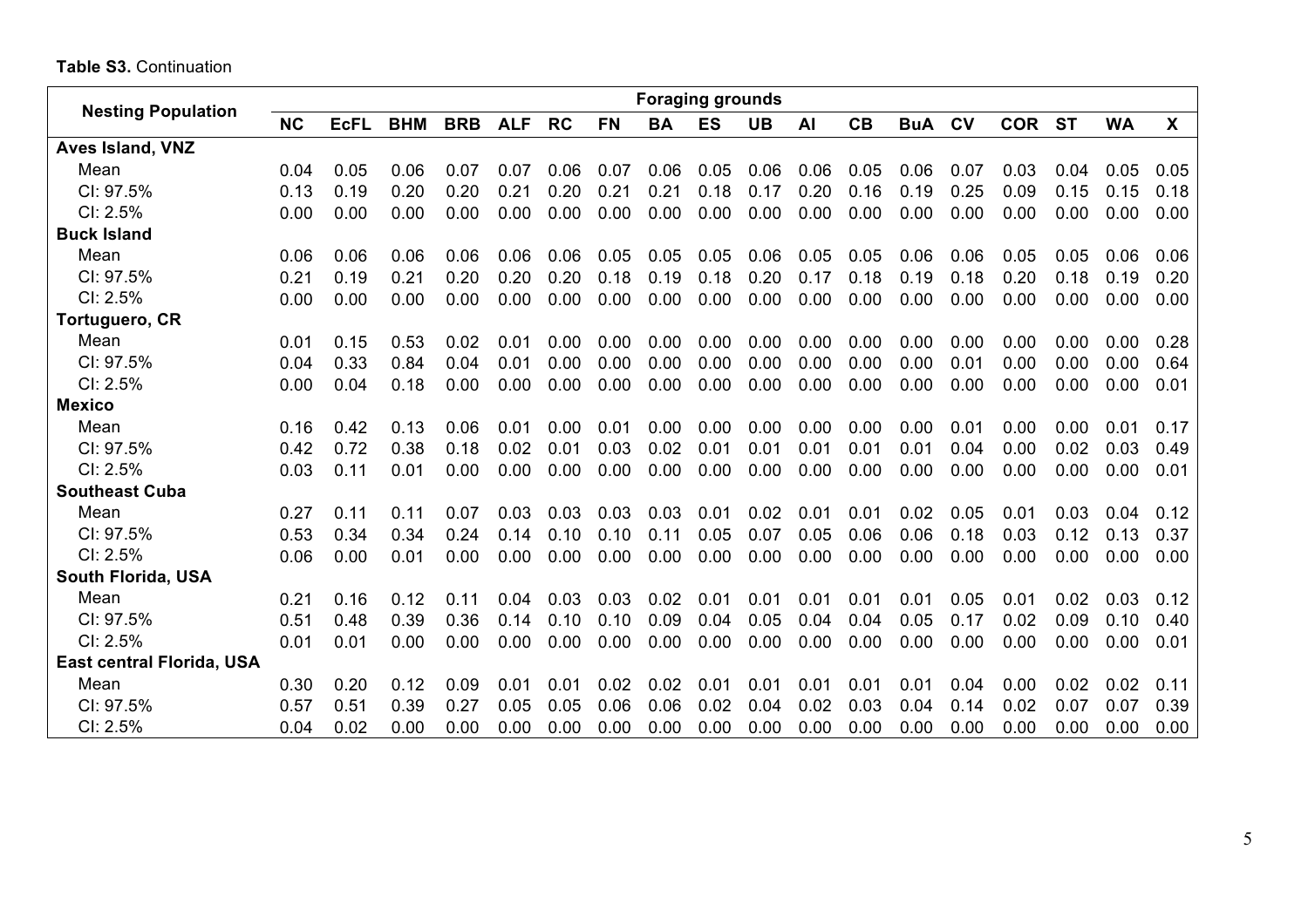**Foraging grounds Nesting populations**<br>**Nesting populations**<br>**Nesting populations**<br>**NetIL SFL MX CR CUB BUC AV SU EcFL SFL MX CR CUB BUC AV SUR RC/N TRI ASC GB Bio STP North Carolina, USA** Mean 0.19 0.10 0.35 0.16 0.08 0.00 0.01 0.02 0.00 0.01 0.02 0.05 0.01 0.00 CI: 2.5% 0.02 0.00 0.14 0.02 0.02 0.00 0.00 0.00 0.00 0.00 0.00 0.00 0.00 0.00 CI: 97.5% 0.41 0.26 0.59 0.36 0.18 0.00 0.05 0.06 0.01 0.03 0.06 0.11 0.02 0.01 **East central Florida, USA** Mean 0.03 0.02 0.26 0.63 0.01 0.00 0.01 0.01 0.00 0.00 0.01 0.01 0.00 0.00 CI: 2.5% 0.00 0.00 0.12 0.43 0.00 0.00 0.00 0.00 0.00 0.00 0.00 0.00 0.00 0.00 CI: 97.5% 0.11 0.08 0.43 0.78 0.03 0.00 0.02 0.04 0.00 0.01 0.03 0.04 0.01 0.00 **Bahamas** Mean 0.01 0.01 0.03 0.92 0.00 0.00 0.00 0.01 0.00 0.00 0.00 0.01 0.00 0.00 CI: 2.5% 0.00 0.00 0.00 0.84 0.00 0.00 0.00 0.00 0.00 0.00 0.00 0.00 0.00 0.00 CI: 97.5% 0.03 0.02 0.08 0.97 0.01 0.00 0.01 0.04 0.00 0.01 0.01 0.03 0.00 0.00 **Barbados** Mean 0.06 0.06 0.15 0.28 0.02 0.00 0.03 0.14 0.00 0.01 0.09 0.13 0.01 0.00 CI: 2.5% 0.00 0.00 0.02 0.08 0.00 0.00 0.00 0.03 0.00 0.00 0.01 0.01 0.00 0.00 CI: 97.5% 0.18 0.19 0.31 0.46 0.09 0.00 0.11 0.25 0.01 0.05 0.22 0.28 0.03 0.01 **Almofala, Brazil** Mean 0.01 0.03 0.02 0.14 0.02 0.00 0.04 0.19 0.00 0.02 0.26 0.25 0.01 0.00 CI: 2.5% 0.00 0.00 0.00 0.06 0.00 0.00 0.00 0.08 0.00 0.00 0.10 0.09 0.00 0.00 CI: 97.5% 0.04 0.09 0.07 0.23 0.06 0.00 0.15 0.29 0.02 0.07 0.43 0.41 0.04 0.02 **Rocas Atol, Brazil** Mean 0.02 0.03 0.02 0.05 0.02 0.00 0.06 0.21 0.01 0.05 0.37 0.16 0.02 0.01 CI: 2.5% 0.00 0.00 0.00 0.00 0.00 0.00 0.00 0.05 0.00 0.00 0.15 0.01 0.00 0.00 CI: 97.5% 0.06 0.09 0.06 0.12 0.07 0.00 0.20 0.33 0.03 0.15 0.57 0.35 0.06 0.02

**Table S4.** Summary of foraging ground-centric mixed stock analysis of Atlantic green turtle nesting populations (n=14) and juvenile foraging grounds (n=17).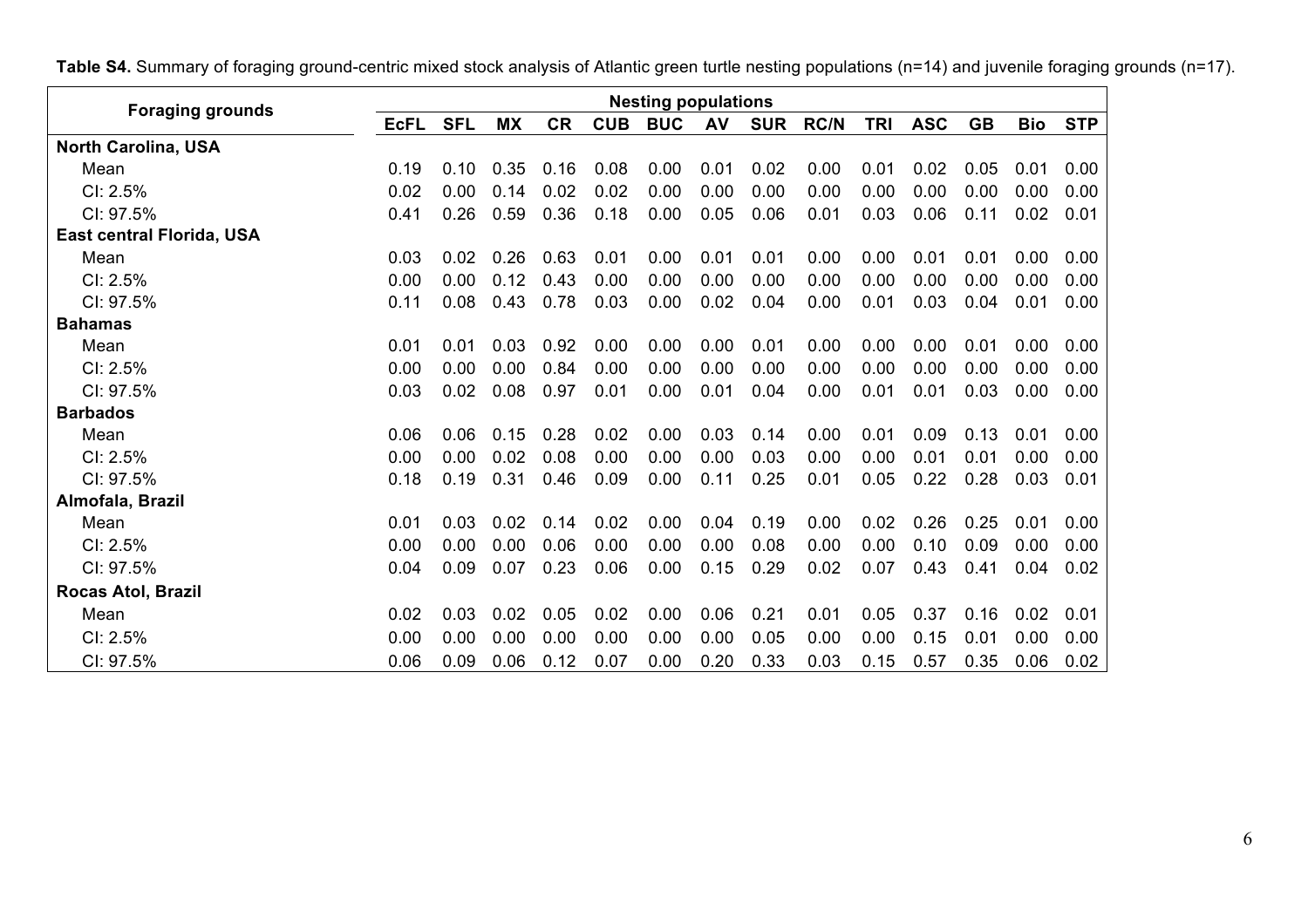| <b>Table S4. Continuation</b> |  |
|-------------------------------|--|
|-------------------------------|--|

|                                | <b>Nesting populations</b> |            |           |           |            |            |      |            |             |            |            |           |            |            |
|--------------------------------|----------------------------|------------|-----------|-----------|------------|------------|------|------------|-------------|------------|------------|-----------|------------|------------|
| <b>Foraging grounds</b>        | <b>EcFL</b>                | <b>SFL</b> | <b>MX</b> | <b>CR</b> | <b>CUB</b> | <b>BUC</b> | AV   | <b>SUR</b> | <b>RC/N</b> | <b>TRI</b> | <b>ASC</b> | <b>GB</b> | <b>Bio</b> | <b>STP</b> |
| Fernando Noronha, Brazil       |                            |            |           |           |            |            |      |            |             |            |            |           |            |            |
| Mean                           | 0.02                       | 0.02       | 0.03      | 0.02      | 0.01       | 0.00       | 0.04 | 0.40       | 0.00        | 0.02       | 0.16       | 0.26      | 0.01       | 0.00       |
| CI: 2.5%                       | 0.00                       | 0.00       | 0.00      | 0.00      | 0.00       | 0.00       | 0.00 | 0.26       | 0.00        | 0.00       | 0.02       | 0.09      | 0.00       | 0.00       |
| CI: 97.5%                      | 0.05                       | 0.06       | 0.08      | 0.06      | 0.05       | 0.00       | 0.15 | 0.50       | 0.02        | 0.06       | 0.33       | 0.42      | 0.04       | 0.02       |
| <b>Bahia, Brazil</b>           |                            |            |           |           |            |            |      |            |             |            |            |           |            |            |
| Mean                           | 0.02                       | 0.02       | 0.02      | 0.03      | 0.02       | 0.00       | 0.06 | 0.25       | 0.01        | 0.08       | 0.21       | 0.27      | 0.02       | 0.01       |
| CI: 2.5%                       | 0.00                       | 0.00       | 0.00      | 0.00      | 0.00       | 0.00       | 0.00 | 0.08       | 0.00        | 0.01       | 0.02       | 0.03      | 0.00       | 0.00       |
| CI: 97.5%                      | 0.07                       | 0.08       | 0.08      | 0.09      | 0.07       | 0.00       | 0.19 | 0.39       | 0.02        | 0.21       | 0.48       | 0.51      | 0.06       | 0.02       |
| <b>Espirito Santo, Brazil</b>  |                            |            |           |           |            |            |      |            |             |            |            |           |            |            |
| Mean                           | 0.01                       | 0.01       | 0.01      | 0.01      | 0.01       | 0.00       | 0.05 | 0.26       | 0.01        | 0.04       | 0.29       | 0.29      | 0.02       | 0.01       |
| $Cl: 2.5\%$                    | 0.00                       | 0.00       | 0.00      | 0.00      | 0.00       | 0.00       | 0.00 | 0.13       | 0.00        | 0.00       | 0.09       | 0.06      | 0.00       | 0.00       |
| CI: 97.5%                      | 0.03                       | 0.03       | 0.03      | 0.04      | 0.03       | 0.00       | 0.16 | 0.36       | 0.02        | 0.12       | 0.52       | 0.47      | 0.07       | 0.02       |
| Ubatuba, Brazil                |                            |            |           |           |            |            |      |            |             |            |            |           |            |            |
| Mean                           | 0.01                       | 0.01       | 0.01      | 0.02      | 0.01       | 0.00       | 0.04 | 0.08       | 0.01        | 0.03       | 0.40       | 0.36      | 0.01       | 0.01       |
| CI: 2.5%                       | 0.00                       | 0.00       | 0.00      | 0.00      | 0.00       | 0.00       | 0.00 | 0.01       | 0.00        | 0.00       | 0.16       | 0.08      | 0.00       | 0.00       |
| CI: 97.5%                      | 0.04                       | 0.04       | 0.04      | 0.05      | 0.04       | 0.00       | 0.13 | 0.17       | 0.02        | 0.10       | 0.68       | 0.60      | 0.05       | 0.02       |
| <b>Arvoredo Island, Brazil</b> |                            |            |           |           |            |            |      |            |             |            |            |           |            |            |
| Mean                           | 0.01                       | 0.01       | 0.01      | 0.01      | 0.01       | 0.00       | 0.06 | 0.16       | 0.01        | 0.07       | 0.37       | 0.27      | 0.01       | 0.01       |
| CI: 2.5%                       | 0.00                       | 0.00       | 0.00      | 0.00      | 0.00       | 0.00       | 0.00 | 0.03       | 0.00        | 0.00       | 0.17       | 0.07      | 0.00       | 0.00       |
| CI: 97.5%                      | 0.03                       | 0.03       | 0.04      | 0.04      | 0.03       | 0.00       | 0.18 | 0.27       | 0.02        | 0.16       | 0.59       | 0.47      | 0.06       | 0.02       |
| <b>Casino Beach, Brazil</b>    |                            |            |           |           |            |            |      |            |             |            |            |           |            |            |
| Mean                           | 0.01                       | 0.01       | 0.01      | 0.01      | 0.01       | 0.00       | 0.05 | 0.15       | 0.01        | 0.06       | 0.31       | 0.35      | 0.01       | 0.01       |
| CI: 2.5%                       | 0.00                       | 0.00       | 0.00      | 0.00      | 0.00       | 0.00       | 0.00 | 0.04       | 0.00        | 0.00       | 0.12       | 0.15      | 0.00       | 0.00       |
| CI: 97.5%                      | 0.03                       | 0.04       | 0.04      | 0.04      | 0.03       | 0.00       | 0.16 | 0.26       | 0.03        | 0.15       | 0.53       | 0.55      | 0.06       | 0.03       |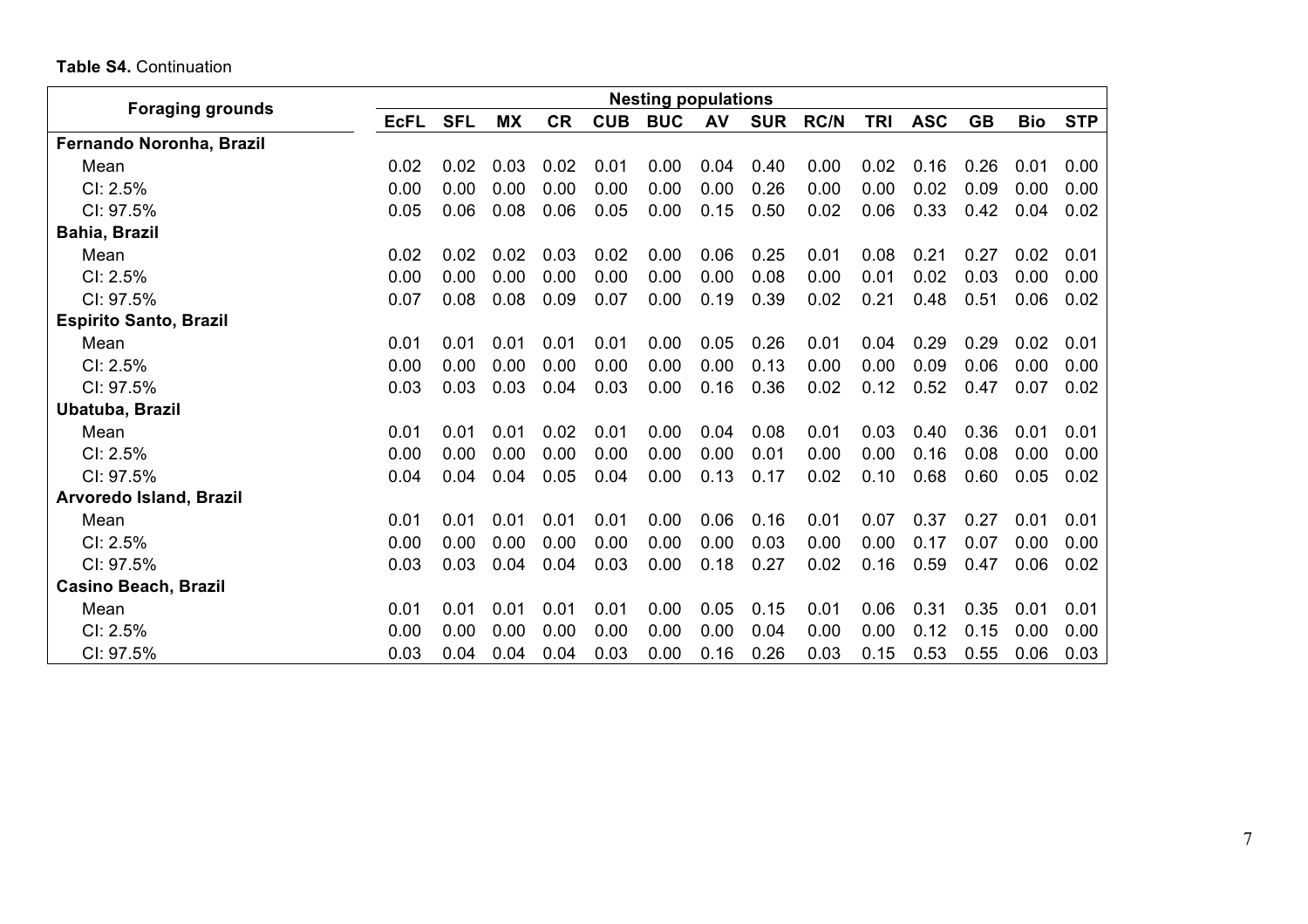## **Table S4.** Continuation

| <b>Foraging grounds</b>              | <b>Nesting populations</b> |            |           |           |            |            |      |            |             |      |            |           |            |            |
|--------------------------------------|----------------------------|------------|-----------|-----------|------------|------------|------|------------|-------------|------|------------|-----------|------------|------------|
|                                      | <b>EcFL</b>                | <b>SFL</b> | <b>MX</b> | <b>CR</b> | <b>CUB</b> | <b>BUC</b> | AV   | <b>SUR</b> | <b>RC/N</b> | TRI  | <b>ASC</b> | <b>GB</b> | <b>Bio</b> | <b>STP</b> |
| <b>Buenos Aires, Argentina</b>       |                            |            |           |           |            |            |      |            |             |      |            |           |            |            |
| Mean                                 | 0.01                       | 0.01       | 0.01      | 0.01      | 0.01       | 0.00       | 0.04 | 0.17       | 0.00        | 0.05 | 0.25       | 0.41      | 0.01       | 0.00       |
| $Cl: 2.5\%$                          | 0.00                       | 0.00       | 0.00      | 0.00      | 0.00       | 0.00       | 0.00 | 0.04       | 0.00        | 0.00 | 0.08       | 0.20      | 0.00       | 0.00       |
| CI: 97.5%                            | 0.04                       | 0.04       | 0.04      | 0.04      | 0.03       | 0.00       | 0.16 | 0.27       | 0.02        | 0.14 | 0.48       | 0.58      | 0.05       | 0.02       |
| <b>Cape Verde</b>                    |                            |            |           |           |            |            |      |            |             |      |            |           |            |            |
| Mean                                 | 0.03                       | 0.03       | 0.04      | 0.04      | 0.02       | 0.00       | 0.04 | 0.40       | 0.00        | 0.01 | 0.04       | 0.31      | 0.01       | 0.00       |
| CI: 2.5%                             | 0.00                       | 0.00       | 0.00      | 0.00      | 0.00       | 0.00       | 0.00 | 0.25       | 0.00        | 0.00 | 0.00       | 0.14      | 0.00       | 0.00       |
| CI: 97.5%                            | 0.10                       | 0.09       | 0.13      | 0.14      | 0.07       | 0.00       | 0.16 | 0.54       | 0.02        | 0.05 | 0.16       | 0.47      | 0.04       | 0.02       |
| Corisco Bay, Eq. Guinea              |                            |            |           |           |            |            |      |            |             |      |            |           |            |            |
| Mean                                 | 0.00                       | 0.00       | 0.00      | 0.00      | 0.00       | 0.00       | 0.02 | 0.04       | 0.00        | 0.01 | 0.28       | 0.60      | 0.01       | 0.01       |
| $Cl: 2.5\%$                          | 0.00                       | 0.00       | 0.00      | 0.00      | 0.00       | 0.00       | 0.00 | 0.00       | 0.00        | 0.00 | 0.13       | 0.37      | 0.00       | 0.00       |
| CI: 97.5%                            | 0.02                       | 0.01       | 0.02      | 0.02      | 0.01       | 0.00       | 0.05 | 0.08       | 0.02        | 0.04 | 0.47       | 0.77      | 0.07       | 0.04       |
| Sao Tome, Sao Tome and Principe      |                            |            |           |           |            |            |      |            |             |      |            |           |            |            |
| Mean                                 | 0.01                       | 0 Q1       | 0.01      | 0.01      | 0.01       | 0.00       | 0.02 | 0.04       | 0.00        | 0.01 | 0.07       | 0.77      | 0 01       | 0.01       |
| $Cl: 2.5\%$                          | 0.00                       | 0.00       | 0.00      | 0.00      | 0.00       | 0.00       | 0.00 | 0.00       | 0.00        | 0.00 | 0.01       | 0.62      | 0.00       | 0.00       |
| CI: 97.5%                            | 0.04                       | 0.04       | 0.05      | 0.05      | 0.04       | 0.00       | 0.07 | 0.10       | 0.01        | 0.05 | 0.19       | 0.87      | 0.04       | 0.03       |
| <b>West Africa: Liberia to Benin</b> |                            |            |           |           |            |            |      |            |             |      |            |           |            |            |
| Mean                                 | 0.01                       | 0.01       | 0.02      | 0.02      | 0.01       | 0.00       | 0.02 | 0.06       | 0.00        | 0.01 | 0.08       | 0.75      | 0.01       | 0.00       |
| CI: 2.5%                             | 0.00                       | 0.00       | 0.00      | 0.00      | 0.00       | 0.00       | 0.00 | 0.01       | 0.00        | 0.00 | 0.00       | 0.58      | 0.00       | 0.00       |
| CI: 97.5%                            | 0.05                       | 0.05       | 0.06      | 0.07      | 0.04       | 0.00       | 0.07 | 0.13       | 0.01        | 0.04 | 0.22       | 0.86      | 0.03       | 0.01       |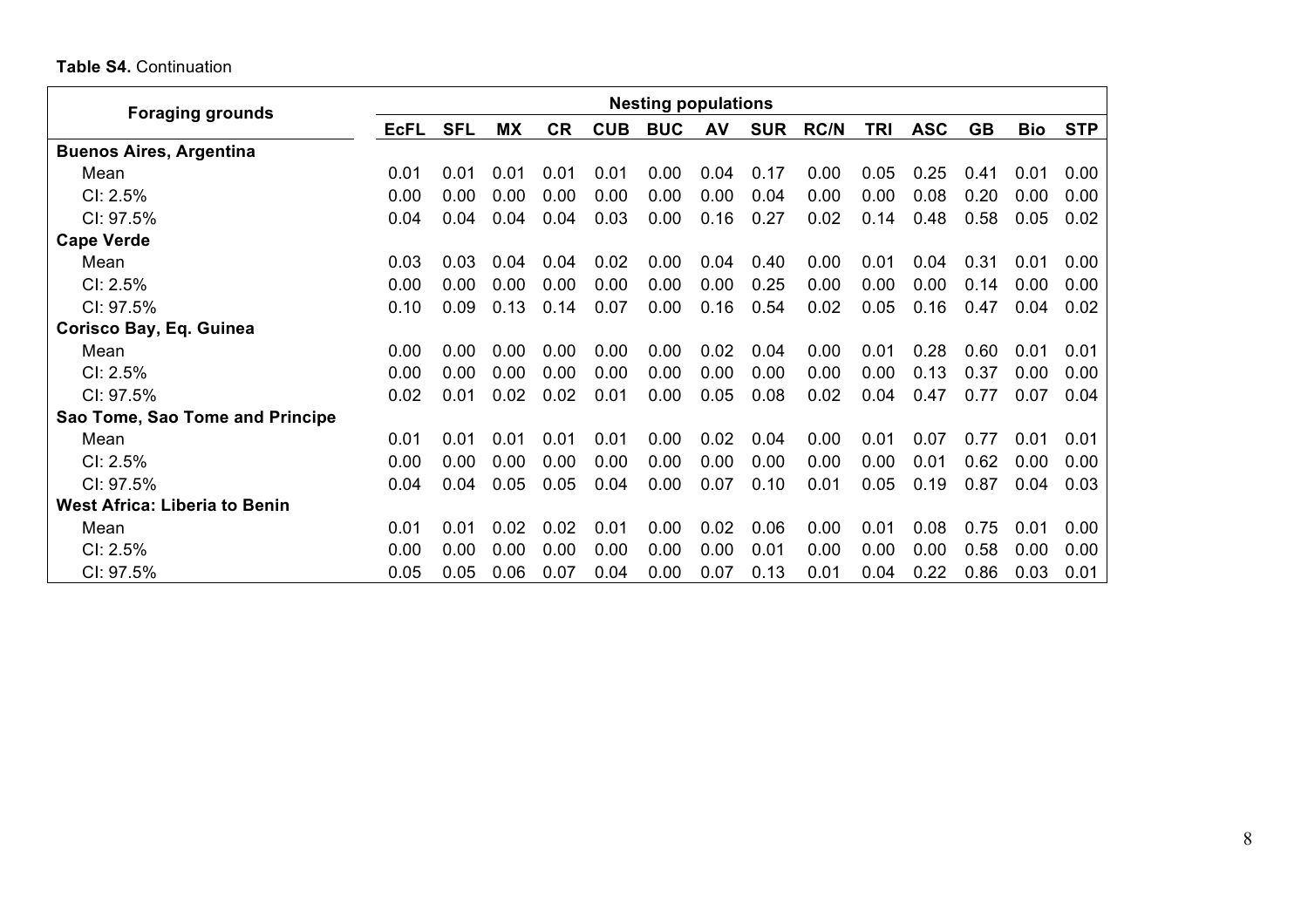

**Figure S1.** Comparison of mean contributions and 95% confidence intervals from Poilão rookery (West Africa) to 17 green turtle Atlantic foraging aggregations, estimated through a many-to-many mixed stock analysis, using different simulated datasets against the actual dataset - black squares. Grey circle – including a rare haplotype (Cm-A42) found at Poilão in Ascension Island sample, white triangle – including CM-A42 in Costa Rica sample, and grey diamond – adding a putative foraging ground fixed for haplotype CM-A8 (n = 99). SIM: simulated foraging ground, WA: 'Western Africa' – Liberia to Benin, ST: Sao Tome, COR: Corisco Bay, CV: Cape Verde, BuA: Buenos Aires, UB: Ubatuba, ALF: Almofala, CB: Cassino Beach, FN: Fernando de Noronha, ES: Espírito Santo, BA: Bahia, AI: Arvoredo Island, RC: Rocas Atol, BRB: Barbados, BHM: Bahamas, NC: North Carolina, EcFL: East central Florida. Dashed lines separate geographic regions.